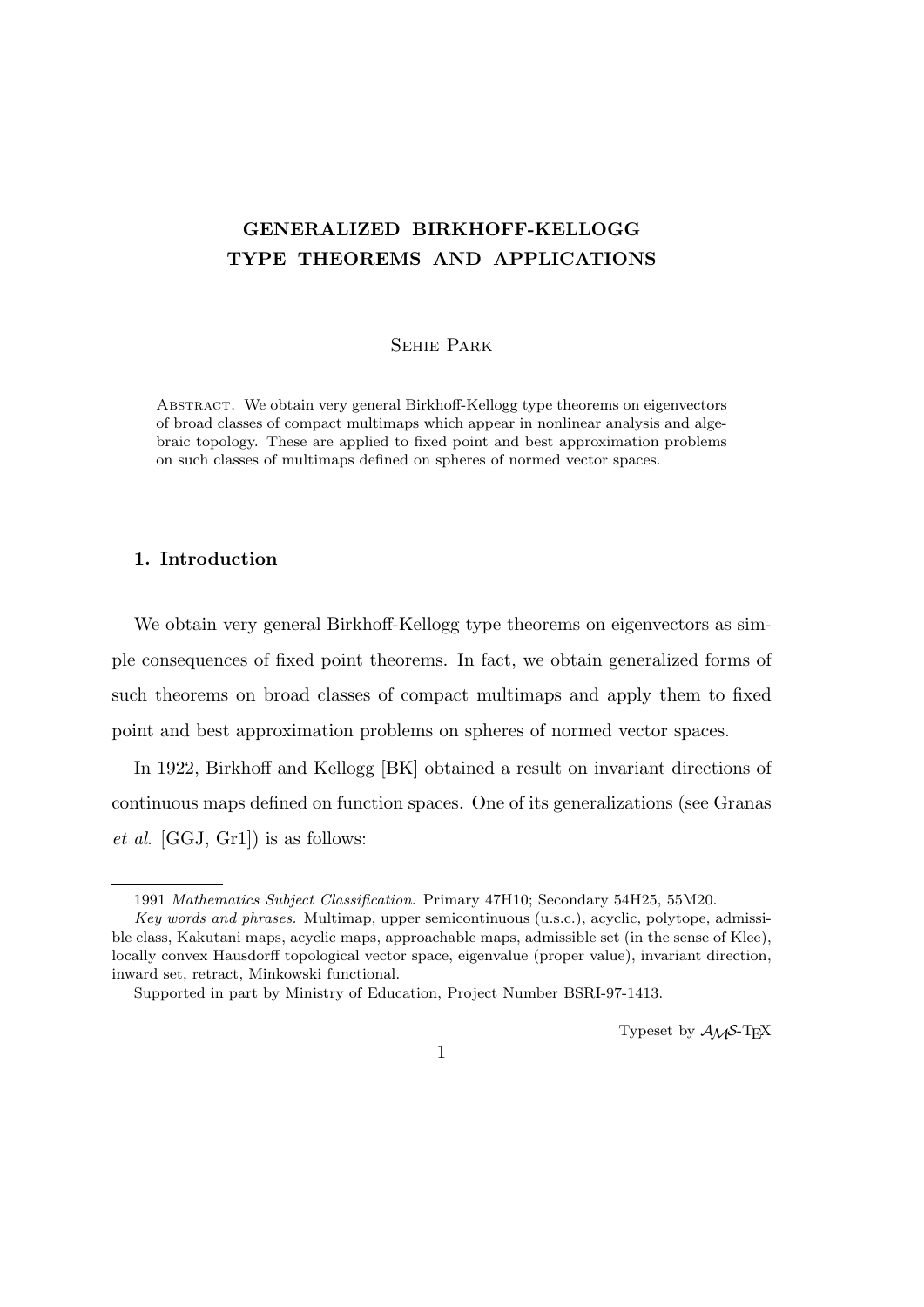**Theorem.** *Let E be an infinite dimensional Banach space and S the boundary of the unit ball*  $B = B(0,1)$ *. Let*  $h : S \to E$  *be a compact map such that*  $||h(x)|| \ge$  $\alpha > 0$  *for all*  $x \in S$ *. Then there exist*  $x \in S$  *and*  $\lambda > 0$  *such that*  $x = \lambda h(x)$ *; that is, h has an invariant direction.*

This has been generalized by a number of authors. See [Y, FuM, M, CI, DG, MV, CY, FoM, P6] and others. For an overview and up to date developments on eigenvector problems, see [FoM].

On the other hand, Nussbaum [N] showed that any *k*-set-contraction  $f : S \to S$ ,  $k < 1$ , has a fixed point, and Massatt [Ms] extended this to a condensing map  $f: S \to S$ . Note that any compact map in a Banach space is condensing. Later Lin [Li2] extended and applied Massatt's result to best approximation and fixed point problems for condensing non-selfmaps defined on spheres. Lin's results were strengthend and extended by the present author [P6]. Note that most of the abovementioned works concern with single-valued continuous maps and were obtained from degree theory.

Recently, the present author [P2-7] initiated the study of fixed points of broad classes of multimaps called admissible (see section 2) and obtained very general fixed point theorems and some related results.

In this paper, we obtain the Birkhoff-Kellogg type theorems for admissible compact multimaps from a fixed point theorem in [P7] and apply them to fixed point and best approximation problems for such multimaps defined on spheres of normed vector spaces of infinite dimension.

# **2. Preliminaries**

A *multimap* or *set-valued map* (simply, *map*)  $F: X \to 2^Y$  is a function with nonempty set-values  $F(x) \subset Y$  for each  $x \in X$ . The set  $\{(x, y) : y \in F(x)\}$  is called either the *graph* of *F* or, simply, *F*. So  $(x, y) \in F$  if and only if  $y \in F(x)$ .

 $\mathfrak{D}$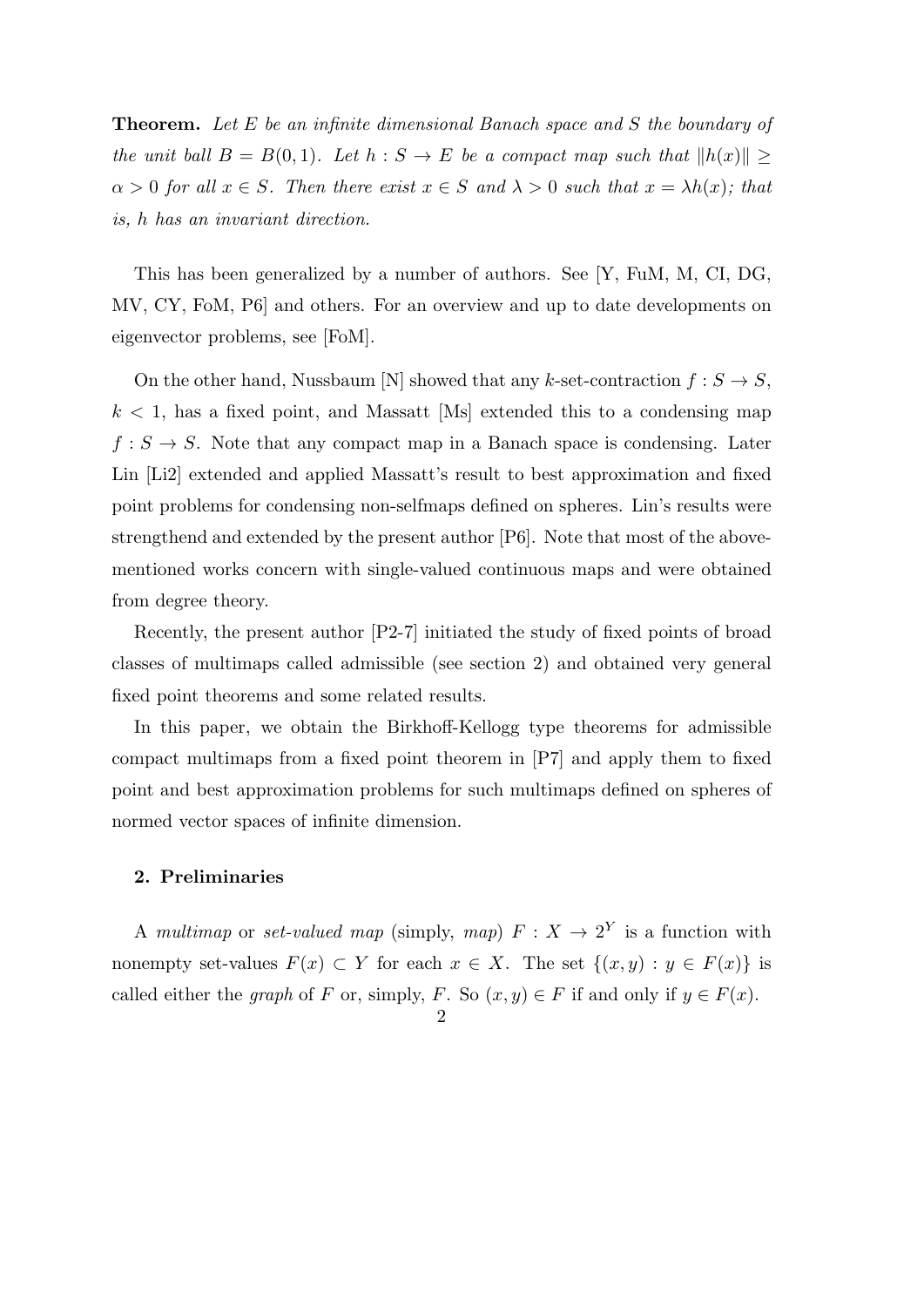For topological spaces *X* and *Y*, a map  $F: X \to 2^Y$  is upper semicontinuous (u.s.c.) if, for each closed set *B* ⊂ *Y*,  $F^{-1}(B) = \{x \in X : F(x) \cap B \neq \emptyset\}$  is closed in *X*. It is well-known that if *Y* is compact Hausdorff and  $F(x)$  is closed for each  $x \in X$ , then *F* is u.s.c. if and only if the graph of *F* is closed in  $X \times Y$ . A map  $F: X \to 2^Y$  is said to be *compact* if  $F(X)$  is contained in a compact subset of *Y*. A nonempty topological space is *acyclic* if all of its reduced Čech homology groups over rationals vanish. In a topological vector space, any convex hulls of its finite subsets will be called *polytopes*.

Given a class X of maps,  $X(X, Y)$  denotes the set of all maps  $F: X \to 2^Y$ belonging to  $X$ , and  $X_c$  the set of all finite composites of maps in  $X$ .

A class  $\mathfrak A$  of maps is one satisfying the following:

- (i)  $\mathfrak A$  contains the class  $\mathbb C$  of (single-valued) continuous functions;
- (ii) each  $F \in \mathfrak{A}_c$  is u.s.c. and compact-valued; and
- (iii) for any polytope *P*, each  $F \in \mathfrak{A}_c(P, P)$  has a fixed point, where the intermediate spaces are suitably chosen.

Examples of  $\mathfrak A$  are  $\mathbb C$ , the Kakutani maps  $\mathbb K$  (with convex values and codomains are convex spaces), the Aronszajn maps  $\mathbb M$  (with  $R_\delta$  values) [Gr], the acyclic maps  $V$  (with acyclic values), the Powers maps  $V_c$ , the O'Neill maps  $N$  (with values consisting of one or more *m* acyclic components, where *m* is fixed) [Gr], the approachable maps A in topological vector spaces [BD], admissible maps in the sense of Górniewicz  $[G]$ , permissible maps in Dzedzej  $[Dz]$ , and others. Moreover, we define

 $F \in \mathfrak{A}_c^{\sigma}(X, Y) \iff \text{for any } \sigma\text{-compact subset } K \text{ of } X, \text{ there is a } \Gamma \in \mathfrak{A}_c(K, Y)$ such that  $\Gamma(x) \subset F(x)$  for each  $x \in K$ .

 $F \in \mathfrak{A}_c^{\kappa}(X, Y) \iff \text{for any compact subset } K \text{ of } X, \text{ there is a } \Gamma \in \mathfrak{A}_c(K, Y)$ such that  $\Gamma(x) \subset F(x)$  for each  $x \in K$ .

For examples of admissible classes of multimaps, see [P2-8], [PK]. Recently, the author established the KKM theory and the fixed point theory for admissible maps; see [P3-6].

In this paper, we assume that  $\mathfrak A$  satisfies the following:

(\*) if  $F \in \mathfrak{A}(X,E)$ , where *E* is a topological vector space and  $X \subset E$ , and if  $\lambda > 0$ , then  $\lambda F \in \mathfrak{A}(X, E)$  where  $(\lambda F)(x) := \lambda(F(x)) \subset E$  for  $x \in X$ .

3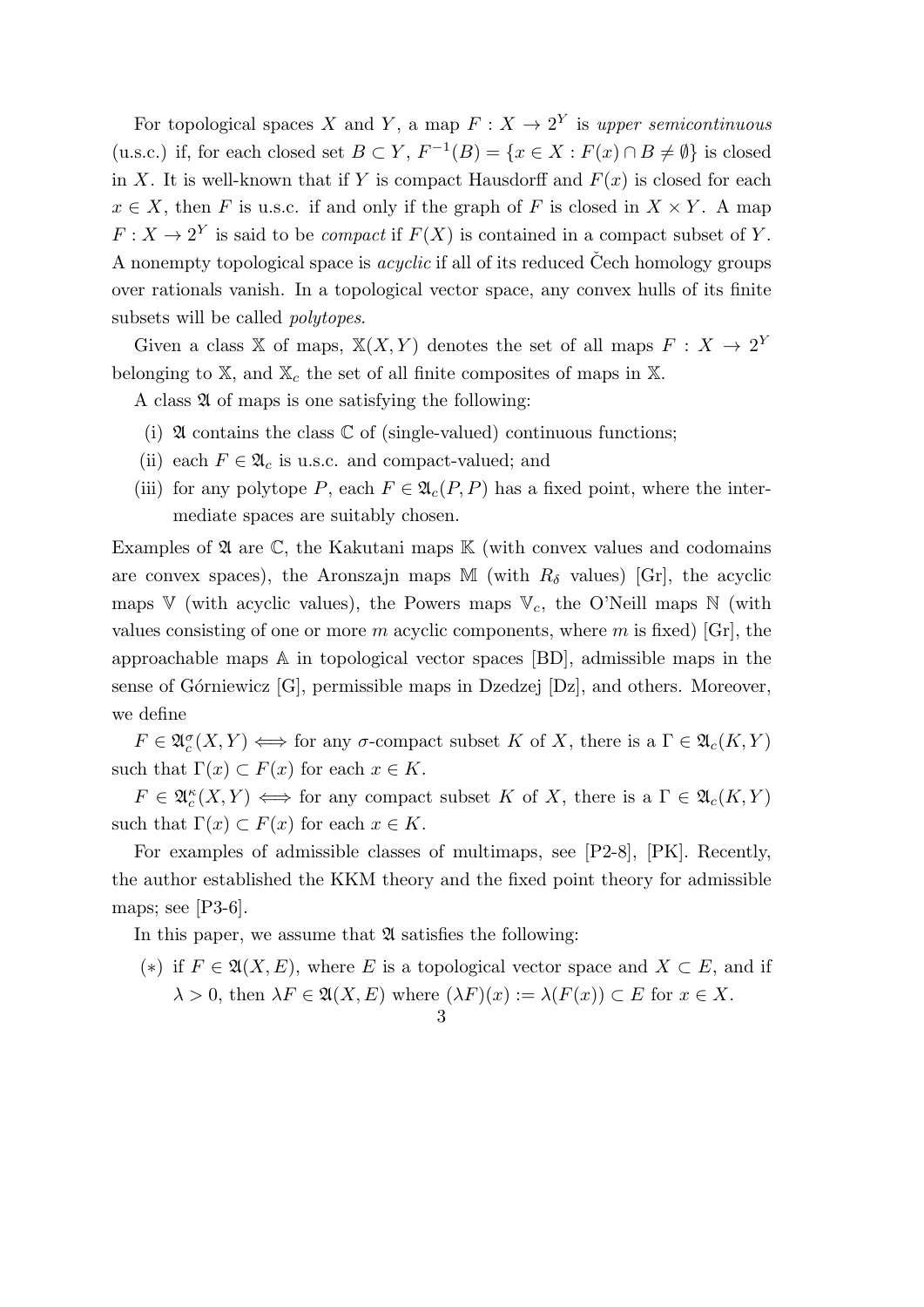A nonempty subset of *X* of a Hausdorff topological vector space *E* is said to be *admissible* (in the sense of Klee) provided that, for every compact subset *K* of *X* and every neighborhood *V* of the origin 0 of *E*, there exist a continuous map *h* :  $K \to X$  such that  $x - h(x) \in V$  for all  $x \in K$  and  $h(K)$  is contained in a finite dimensional subspace *L* of *E*. For examples of admissible sets, see [P8] and references therein.

We need the following due to the author [P8].

**Theorem 0.** *Let X be an admissible convex subset of a Hausdorff topological vector space*  $E$ *. If*  $T \in \mathfrak{A}_{c}^{\kappa}(X, X)$  *is compact, then*  $T$  *has a fixed point.* 

Note that Theorem 0 has a large number of historically well-known particular forms. See [P8].

Bd, Int, and  $\overline{\phantom{a}}$  denote the boundary, interior, and closure, respectively.

#### **3. The Birkhoff-Kellogg type theorems**

For a subset *X* of a vector space *E* and a multifunction  $F: X \to 2^E$ , we say that *F* has *an eigenvalue* (*a proper value*) if the inclusion

$$
\mu x \in Fx
$$

has a solution  $x_0 \in X$  for some real  $\mu \neq 0$ , and that *F* has *an invariant direction* (*a positive eigenvalue*) whenever  $\mu > 0$ .

From Theorem 0, we obtain the following generalized Birkhoff-Kellogg type theorems :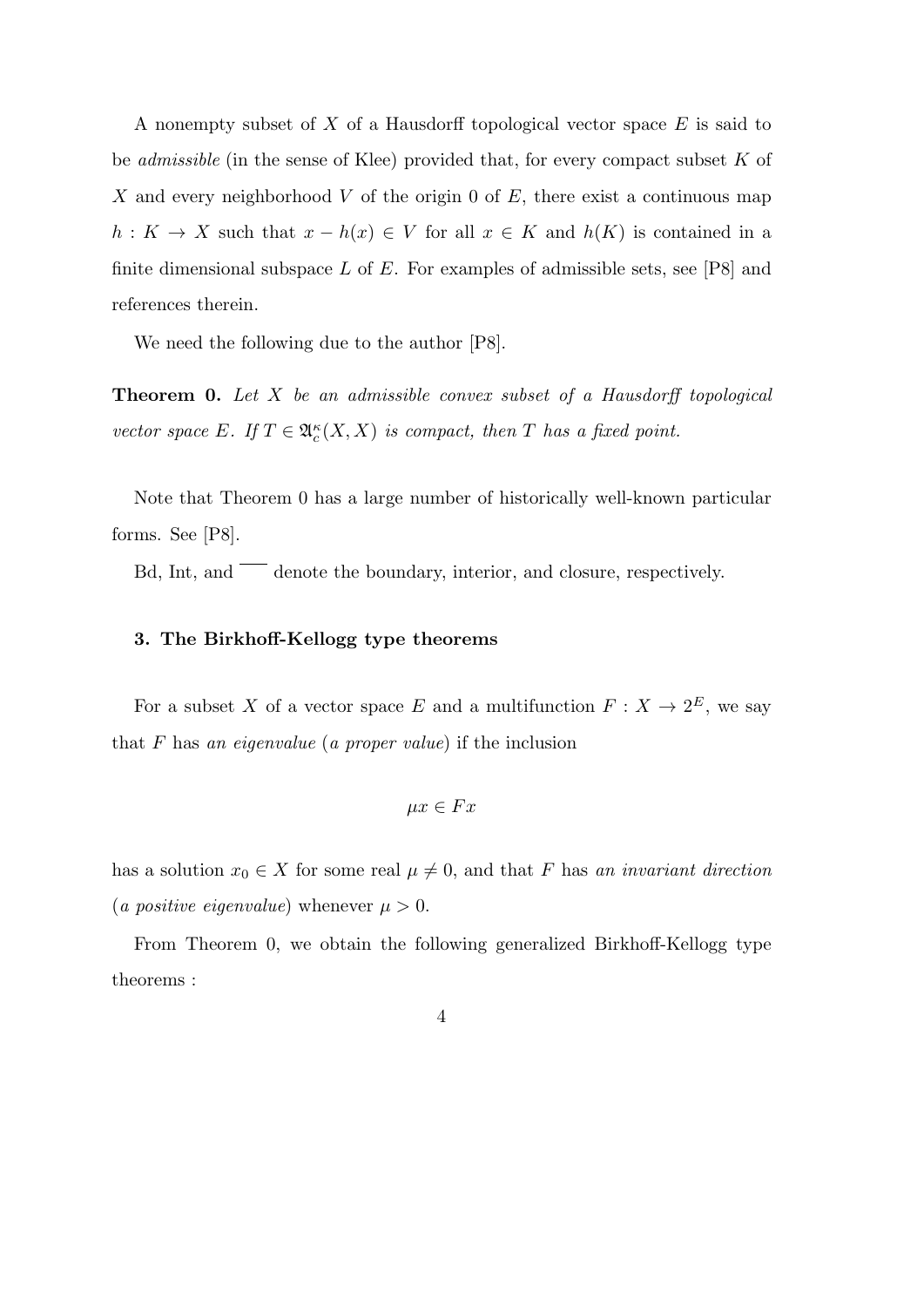**Theorem 1.** *Let U be a convex neighborhood of 0 in a Hausdorff topological vector space E such that*  $\overline{U}$  *is admissible, and*  $F \in \mathfrak{A}_c^{\kappa}(\text{Bd} U, E)$  *a compact map. Suppose that there is a compact extension*  $G \in \mathfrak{A}_{c}^{\kappa}(\overline{U}, E)$  *of F such that* 

(0)  $\lambda G(\overline{U}) \cap \overline{U} = \emptyset$  *for some number*  $\lambda$ .

*Then F has at least an eigenvalue.*

*Proof.* Note that  $\lambda G \in \mathfrak{A}_{c}^{\kappa}(\overline{U}, E)$  is compact and has no fixed point. Let  $p : E \to \mathbb{R}$ be the Minkowski functional of *U*. Since  $0 \in U$ , *p* is continuous. Define  $r : E \to \overline{U}$ by  $r(x) = x$  for  $x \in \overline{U}$  and  $r(x) = p(x)^{-1}x$  for  $x \notin \overline{U}$ . Then *r* is a continuous retraction of *E* onto  $\overline{U}$ . Let  $F' = r(\lambda G) \in \mathfrak{A}_{c}^{\kappa}(\overline{U}, \overline{U})$ . Since  $\lambda G$  is compact, so is *F*<sup>*′*</sup>. Therefore, by Theorem 0, *F*<sup> $\prime$ </sup> has a fixed point  $x_0 \in U$ ; that is,  $x_0 \in r(\lambda G)(x_0)$ . We have  $x_0 = r(y_0)$  for some  $y_0 \in (\lambda G)(x_0)$ . Note that  $y_0 \notin \overline{U}$  by (0). Therefore,  $x_0 = r(y_0) = p(y_0)^{-1}y_0 \in \text{Bd } U$  and hence  $p(y_0)x_0 = y_0 \in (\lambda G)(x_0) = (\lambda F)(x_0)$ . This completes our proof.

*Remark.* If  $\lambda > 0$ , then *F* has an invariant direction.

**Theorem 2.** *Let U, E, and F be the same as in Theorem 1. Suppose that*

(1) Bd U *is a retract of*  $\overline{U}$ *; and* 

(2)  $\lambda F(\text{Bd }U) \cap \overline{U} = \emptyset$  *for some number*  $\lambda$ *.* 

*Then F has an eigenvalue.*

*Proof.* Let  $r' : \overline{U} \to \text{Bd } U$  be the retraction and  $G = Fr' \in \mathfrak{A}_c^{\kappa}(\overline{U}, E)$ . Then *G* is a compact extension of *F* and (2) implies (0). Applying Theorem 1, we have the conclusion.

*Remarks.* 1. If  $F = f \in \mathbb{C}(\overline{U}, E)$ , Theorem 2 reduces to Yamamuro [Y, Theorem 2], which extends the Birkhoff-Kellogg theorem.

2. A slightly different version of Theorem 2 was due to Park [P6, Theorem 8] with different proof using a Leray-Schauder type principle.

From Theorem 2, we obtain the following:

<sup>5</sup>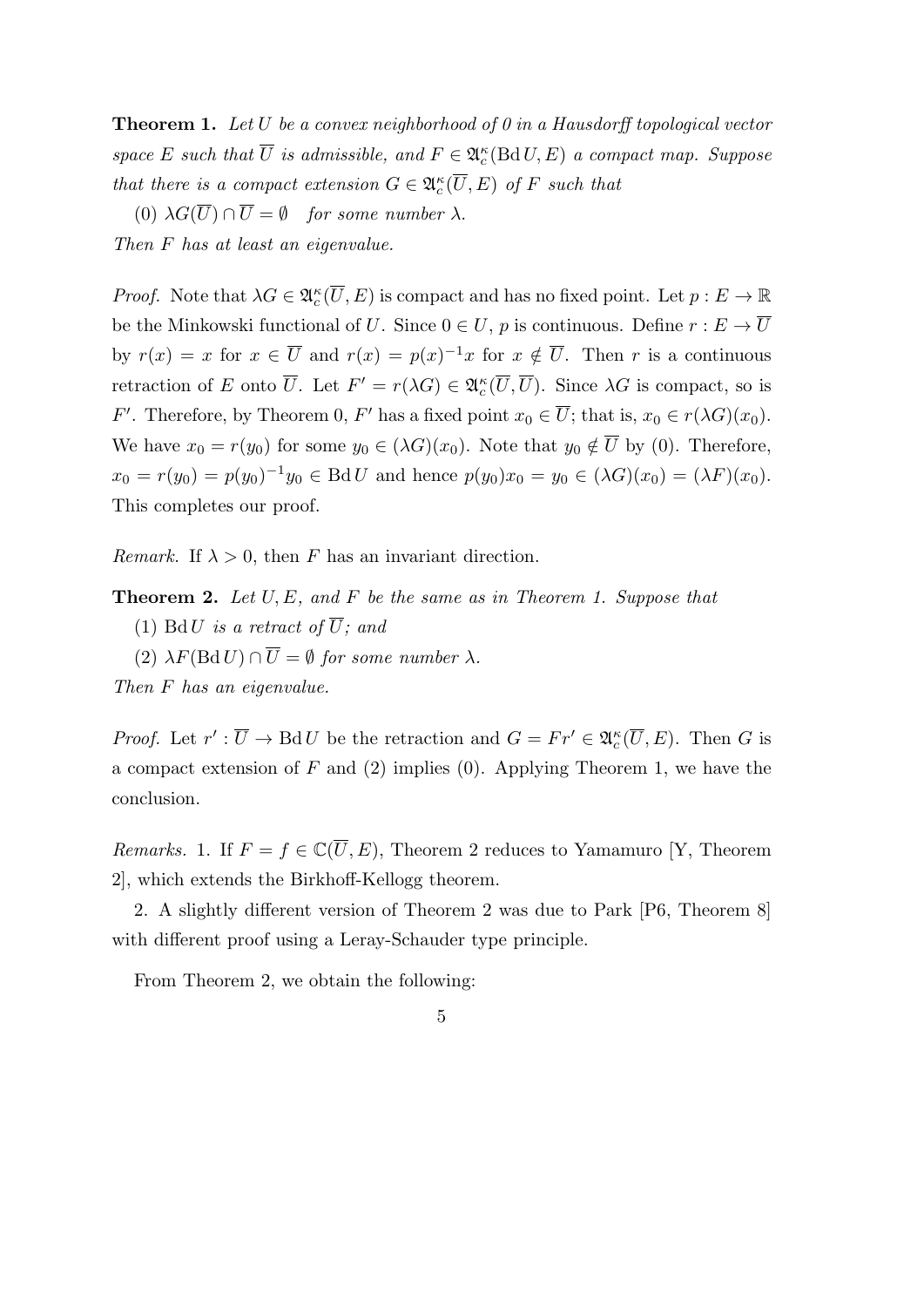**Theorem 3.** *Let S be the unit sphere of a normed vector space E of infinite dimension, and*  $F \in \mathfrak{A}_c^{\kappa}(S, E)$  *a compact map such that*  $0 \notin \overline{F(S)}$ *. Then F has an invariant direction.*

*Proof.* Let *B* be the unit ball. Since *E* is infinite dimensional, by Dugundji [D, Lemma 6.1,  $S = \text{Bd} B$  is a retract of *B*. Since  $0 \notin F(S)$  and  $F(S)$  is compact, there exists a number  $\lambda > 1$  such that  $\lambda F(S) \cap B = \emptyset$ . Therefore, by Theorem 2, *F* has an invariant direction.

*Remarks.* 1. Furi and Martelli [FuM, Theorem 6; M, Theorem 2] is a Banach space version of Theorem 3 for  $F \in V(S, E)$ .

2. Even for a single-valued map  $F = f \in \mathbb{C}(S, E)$ , Theorem 3 improves the Birkhoff-Kellogg theorem.

3. Martelli [M] gave an example that Theorem 3 does not hold if the compact map *F* is replaced by a single-valued condensing map or a *k*-set-contraction, *k <* 1.

By a *positive cone* in a normed vector space *E* we mean a closed convex subset *C* of *E* such that  $C \cap (-C) = \{0\}$ ,  $\alpha C = C$  for every  $\alpha > 0$ , and *C* has nonzero vectors.

**Theorem 4.** *Let S be the unit sphere and C a positive cone of a normed vector space E of infinite dimension. Let*  $F \in \mathfrak{A}_{c}^{\kappa}(S \cap C, C)$  *be a compact map such that*  $0 \notin \overline{F(S \cap C)}$ . Then *F* has an invariant direction.

*Proof.* The set  $S \cap C$  is an absolute retract since it is a retract of the convex set  $C\setminus\{0\}$  (See Hu [H]). Therefore, there exists a retraction  $r : S \to S \cap C$ . Consider the map  $Fr \in \mathfrak{A}_{c}^{\kappa}(S, C) \subset \mathfrak{A}_{c}^{\kappa}(S, E)$  and apply Theorem 3.

*Remarks.* 1. For  $F \in V(S \cap C, C)$ , Theorem 4 reduces to a form of Furi and Martelli [FM, Theorem 7].

2. Note that Theorem 4 simplifies results due to Morgenstern and Schaefer. See Bonsall [B, pp.51-52].

3. For a single-valued map *F*, a similar result to Theorem 4 was proved in [KL, GGJ, Gr1] by different arguments.

## **4. Fixed point and best approximation theorems on spheres**

In this section, we obtain some consequences of Theorems 3 and 4. The following is immediate from Theorem 4: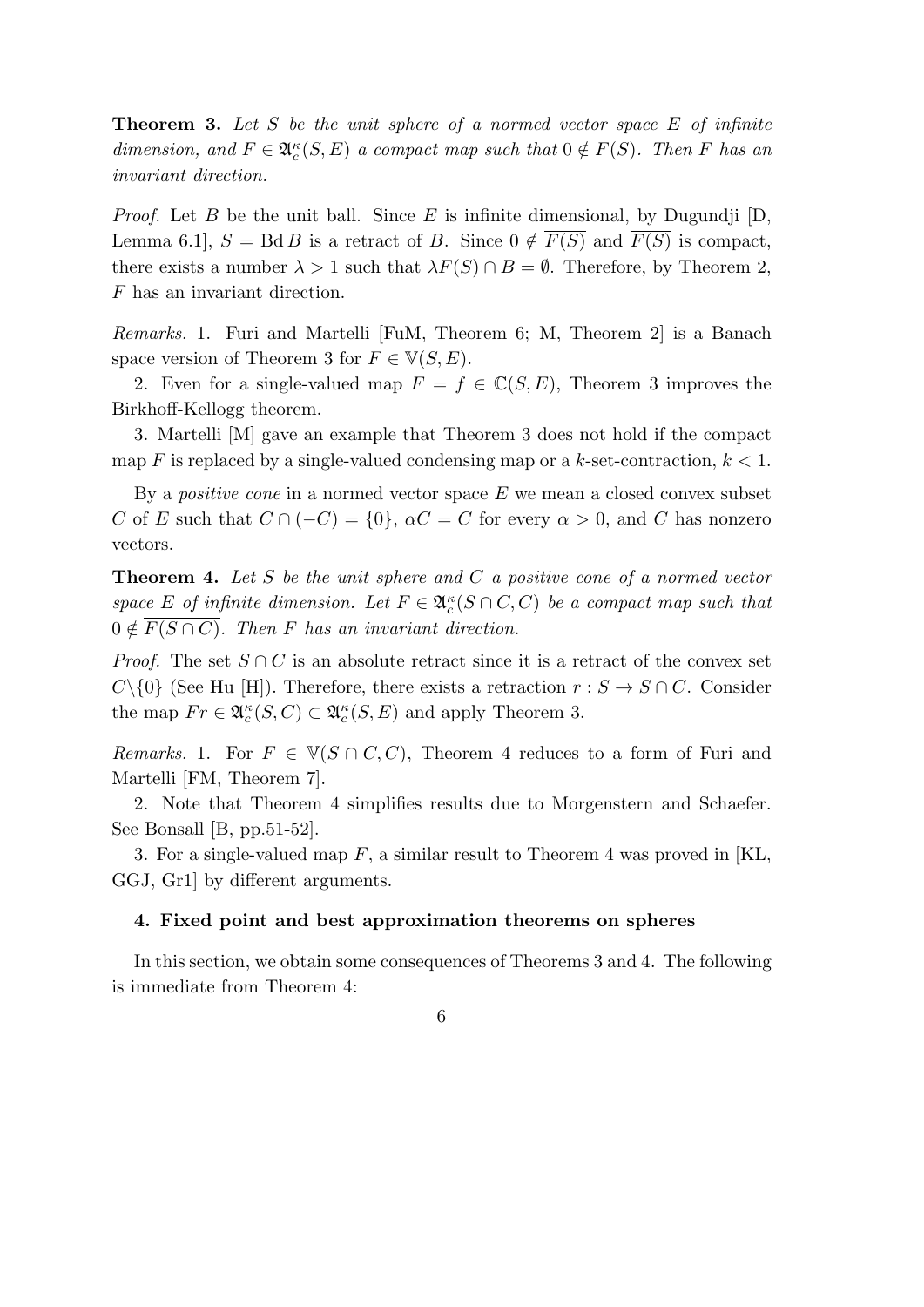**Theorem 5.** *Let S be the unit sphere and C a positive cone of a normed vector space E of infinite dimension, and*  $F \in \mathfrak{A}_{c}^{\kappa}(S \cap C, S \cap C)$  *a compact map. Then F has a fixed point.*

*Remark.* Fournier and Martelli [FoM, Corollary 1.5] obtained a particular form of Theorem 5 for a Banach space *E* and  $F \in \mathbb{V}_c(S \cap C, S \cap C)$ , by using index theory.

From Theorem 3, we have

**Theorem 6.** Let S be the sphere with center 0 and radius  $a > 0$  in a normed *vector space E of infinite dimension. Then any compact map*  $F \in \mathfrak{A}_{c}^{\kappa}(S, S)$  *has a fixed point.*

*Remark.* Fournier and Martelli [FoM, Corollary 1.3] obtained a particular form of Theorem 6 for a Banach space *E* and  $F \in V_c(S, S)$ , by using index theory. Note that, for a Banach space *E*, Massatt [Ms, Theorem 3] showed that the compact map *F* in Theorem 6 can be replaced by a single-valued condensing map, and Fournier and Martelli [FoM, Corollary 3.7] by an  $\alpha$ -contraction  $F \in V_c(S, S)$  with constant  $p < 1$ .

Let *X* be a subset of a vector space *E* and  $x \in E$ . The *inward set*  $I_X(x)$  of *X* at *x* is defined by

$$
I_X(x) = \{x + r(y - x) : y \in X, r > 0\}.
$$

For a normed vector space *E*,

$$
d(x, X) = \inf\{\|x - y\| : y \in X\}.
$$

From Theorem 6 we obtain the following best approximation theorem:

$$
\phantom{0}7
$$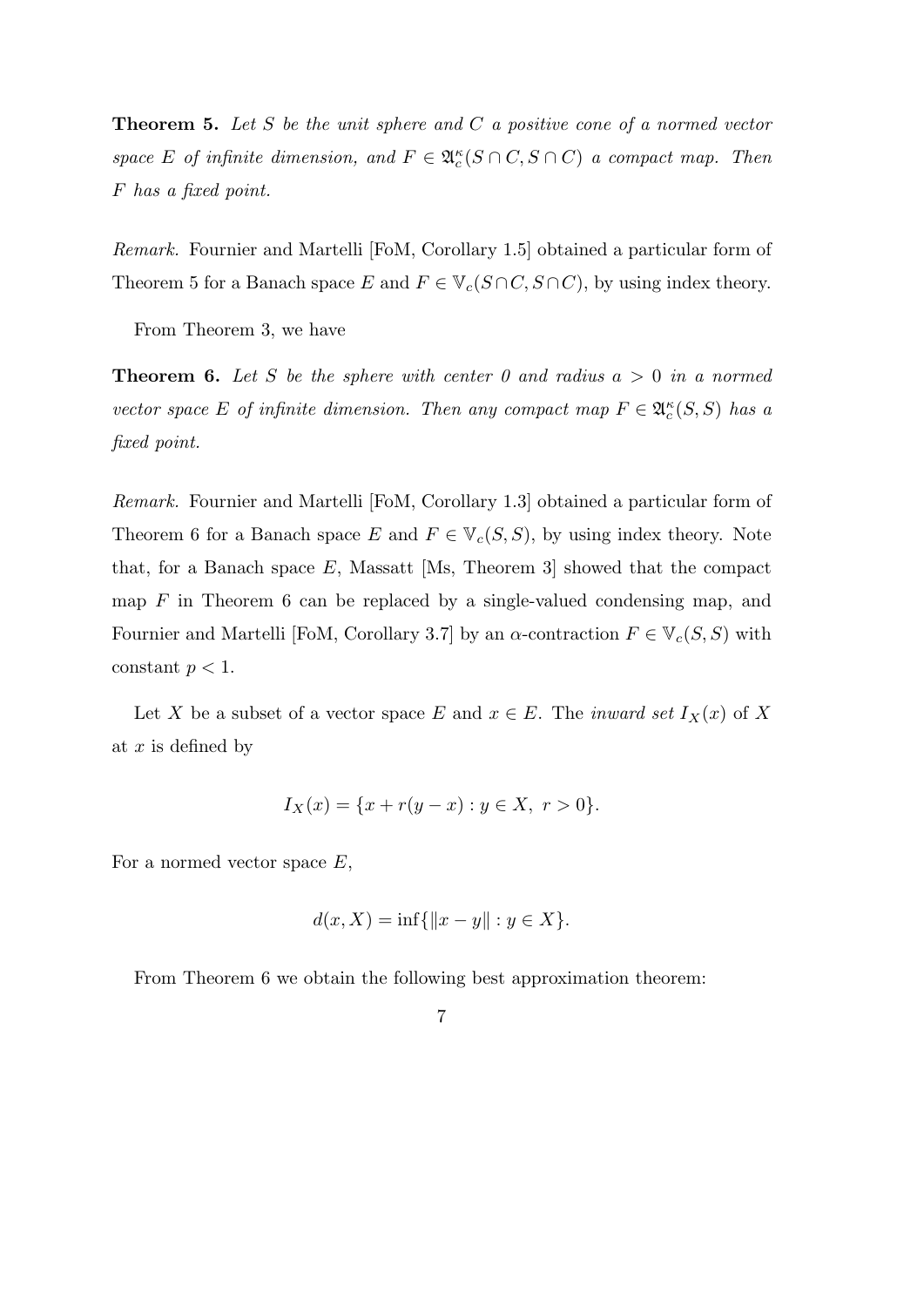**Theorem 7.** Let S be the sphere with center 0 and radius  $a > 0$  in a normed *vector space E of infinite dimension, and*  $F \in \mathfrak{A}_c^{\sigma}(S, E)$  *a compact map such that*  $||y|| \ge a$  *for all*  $y \in F(S)$ *. Then either F has a fixed point*  $u \in S$  *or there exist a point*  $u \in S$  *and a point*  $v \in F(u)$  *such that* 

$$
0 < ||u - v|| = d(v, \overline{I}_B(u)).
$$

*Proof.* Let *B* be the closed ball with center 0 and radius *a*, and  $r : E\ln B \to S$ the radial projection; that is,  $r(x) = x$  for  $x \in S$  and  $r(x) = ax/\|x\|$  for  $x \notin S$ . Then *r* is a continuous retraction and  $rF \in \mathfrak{A}_{c}^{\kappa}(S, S)$  is compact. Therefore, by Theorem 6,  $rF$  has a fixed point  $u \in S$ ; that is,  $u \in rF(u)$ . Hence  $u = r(v)$  for some  $v \in F(u)$ . If  $v \in S$ , then  $u = r(v) = v \in F(u)$  and  $u$  is a fixed point. If  $v \notin S$ , then

$$
0 < \|u - v\| = \|r(v) - v\| = \|\frac{a}{\|v\|}v - v\| = \|v\| - a.
$$

For any  $x \in B$ , we have

$$
||v|| - a \le ||v|| - ||x|| \le ||v - x||
$$

and hence

$$
0 < ||u - v|| = d(v, B).
$$

Now, we show that

$$
||u - v|| \le ||v - x|| \quad \text{for all } x \in I_B(u).
$$

In fact, for  $x \in I_B(u) \setminus B$ , there exist  $y \in B$  and  $c > 1$  such that  $x = u + c(y - u)$ . Suppose that  $||u - v|| > ||v - x||$ . Since

$$
\frac{1}{c}x + (1 - \frac{1}{c})u = y \in B,
$$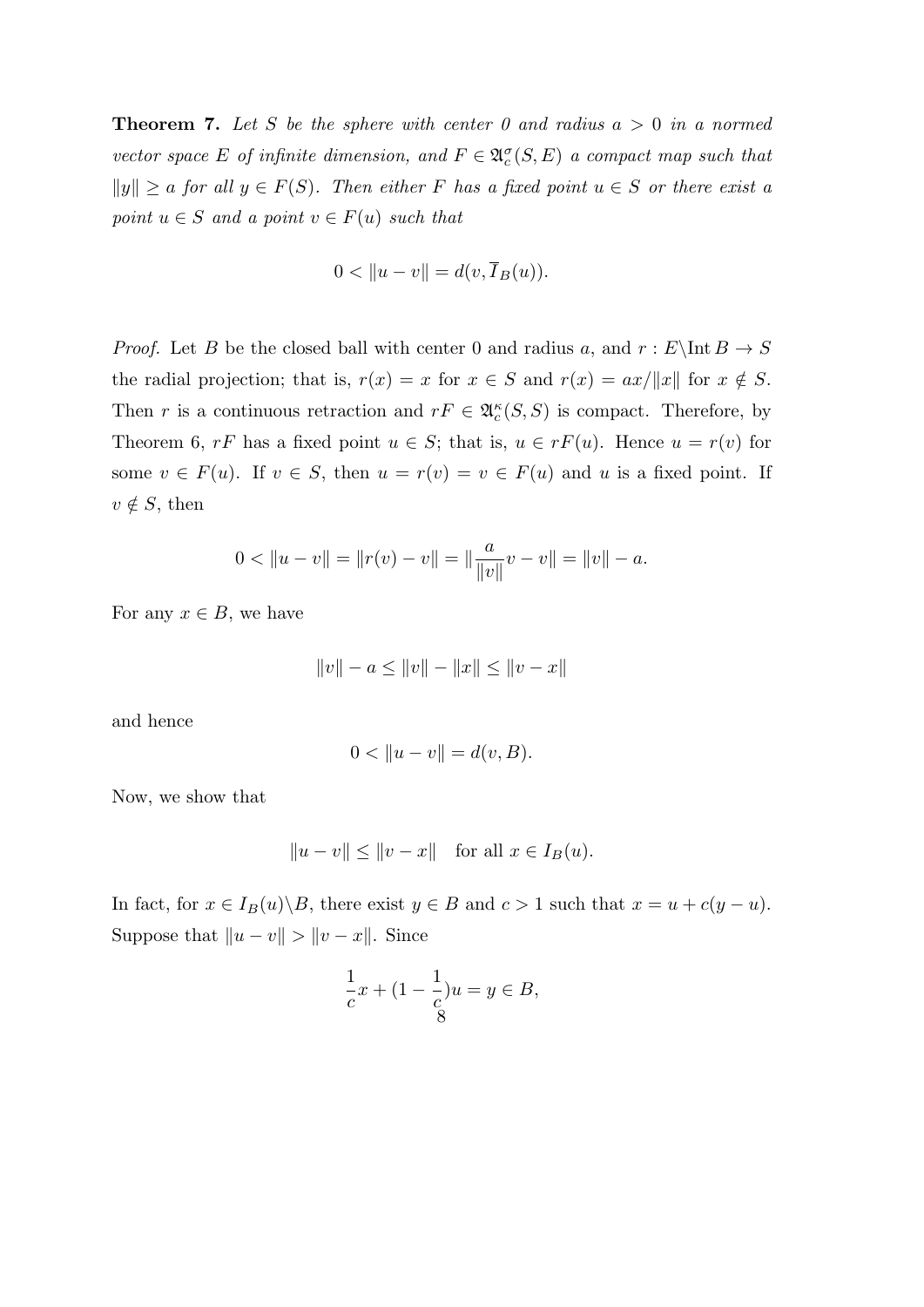we have

$$
||v - y|| \le \frac{1}{c}||v - x|| + (1 - \frac{1}{c})||v - u|| < ||u - v||,
$$

which contradicts  $||u - v|| = d(v, B)$ . Moreover, since  $|| \cdot ||$  is continuous, we have

$$
||u - v|| \le ||v - x|| \quad \text{for all } x \in \overline{I}_B(u).
$$

This completes our proof.

*Remarks.* 1. If *E* is a Banach space and *F* is a single-valued condensing map, then the conclusion still holds. See Lin [Li, Theorem 1] and Park [P7, Theorem 2].

2. Without the compactness of *F*, the conclusion of Theorem 7 does not hold. For example, the antipodal map on *S* is not compact. Moreover, see the example in [Li1].

From Theorem 7, we have the following fixed point theorems which extend Theorem 6:

**Theorem 8.** Let *S*, *E*, and *F* be the same as in Theorem 7 such that  $||y|| \ge a$ *for all*  $y \in F(S)$ *. Then F has a fixed point if, for each*  $x \in S \backslash F(x)$ *, one of the following conditions holds:*

(i) *For each*  $y \in F(x)$ *, there exists a*  $z \in \overline{I}_B(x)$  *such that* 

$$
||x - y|| > ||y - z||.
$$

(ii) *For each*  $y \in F(x)$ *, there exists a number*  $\lambda$  *(real or complex, depending on whether E is real or complex) such that*

$$
|\lambda| < 1 \quad and \quad \lambda x + (1 - \lambda)y \in \overline{I}_B(x).
$$

(iii)  $F(x) \subset \overline{I}_B(x)$ .

(iv) *For each*  $y \in F(x)$ *, there exists a*  $z \in B$  *such that* 

$$
||x - y|| > ||y - z||.
$$

 $(v)$   $\lim$  $d[(1-h)x + hy, B]/h = 0.$ 

 $h^{-1}_{\Gamma_{\rm c.m.}}$ (vi) For each  $y \in F(x)$ , there exists a  $\lambda$  (as above) such that

$$
|\lambda| < 1 \quad and \quad \lambda x + (1 - \lambda)y \in B.
$$

(vii) 
$$
F(x) \subset IF_B(x) = \{x + c(u - x) : u \in B, \text{ Re}(c) > \frac{1}{2}\}.
$$

(viii) 
$$
F(x) \subset S
$$
.

9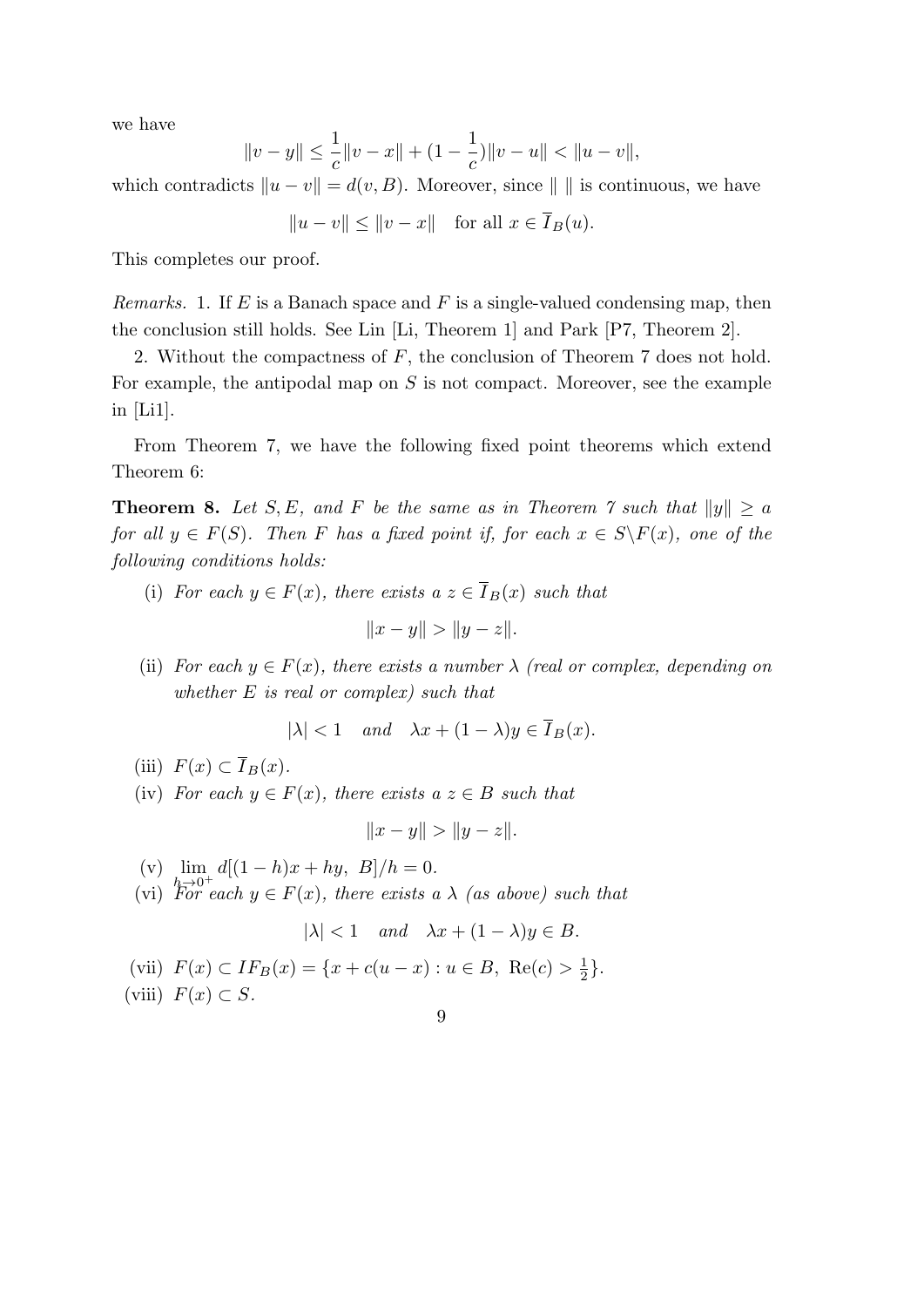*Proof.* (i) Suppose that *F* has no fixed point. Then, by Theorem 7, there exist a  $u \in S$  and a  $v \in F(u)$  such that

$$
0 < \|u - v\| = d(v, \overline{I}_B(u)).
$$

By (i), for  $v \in F(u)$ , there exists a  $z \in \overline{I}_B(u)$  such that

$$
||u - v|| > ||v - z||.
$$

This is a contradiction.

(ii) Let  $z = \lambda x + (1 - \lambda)y$ . If  $x \neq y$ , then

$$
||y - z|| = ||\lambda x - \lambda y|| = |\lambda| ||x - y|| < ||x - y||
$$

since  $|\lambda|$  < 1. Therefore, (ii)  $\implies$  (i).

(iii) For  $\lambda = 0$ ,  $\lambda x + (1 - \lambda)y = y \in \overline{I}_B(x)$  for each  $y \in F(x)$ . Hence, (iii)  $\implies$ (ii).

(iv) Since  $z \in B \subset \overline{I}_B(x)$ , (iv)  $\Longrightarrow$  (i).

- (v) It is known that (iii)  $\Longleftrightarrow$  (v). See [P1] for references.
- (vi) It is clear that (vi)  $\implies$  (ii).
- (vii) It is well-known that (vii)  $\Longleftrightarrow$  (vi). See [P1].
- (viii) Note that (viii) implies any of (i)-(vii).

**Theorem 9.** *Let S, E, and F be the same as in Theorem 7 such that*  $||y|| \ge a$  *for all*  $y \in F(S)$ . Then *F* has a fixed point if one of the following conditions holds.

(ix) 
$$
F(x) \cap \{ \alpha x : \alpha > 1 \} = \emptyset
$$
 for each  $x \in S$ .

- $(|x| + |x y||^2 \ge ||y||^2 a^2$  *for each*  $x \in S$  *and*  $y \in F(x)$ *.*
- $(xi)$   $||x y|| \ge ||y||$  *for each*  $x \in S$  *and*  $y \in F(x)$ *,*  $x \neq y$ *.*

$$
10\quad
$$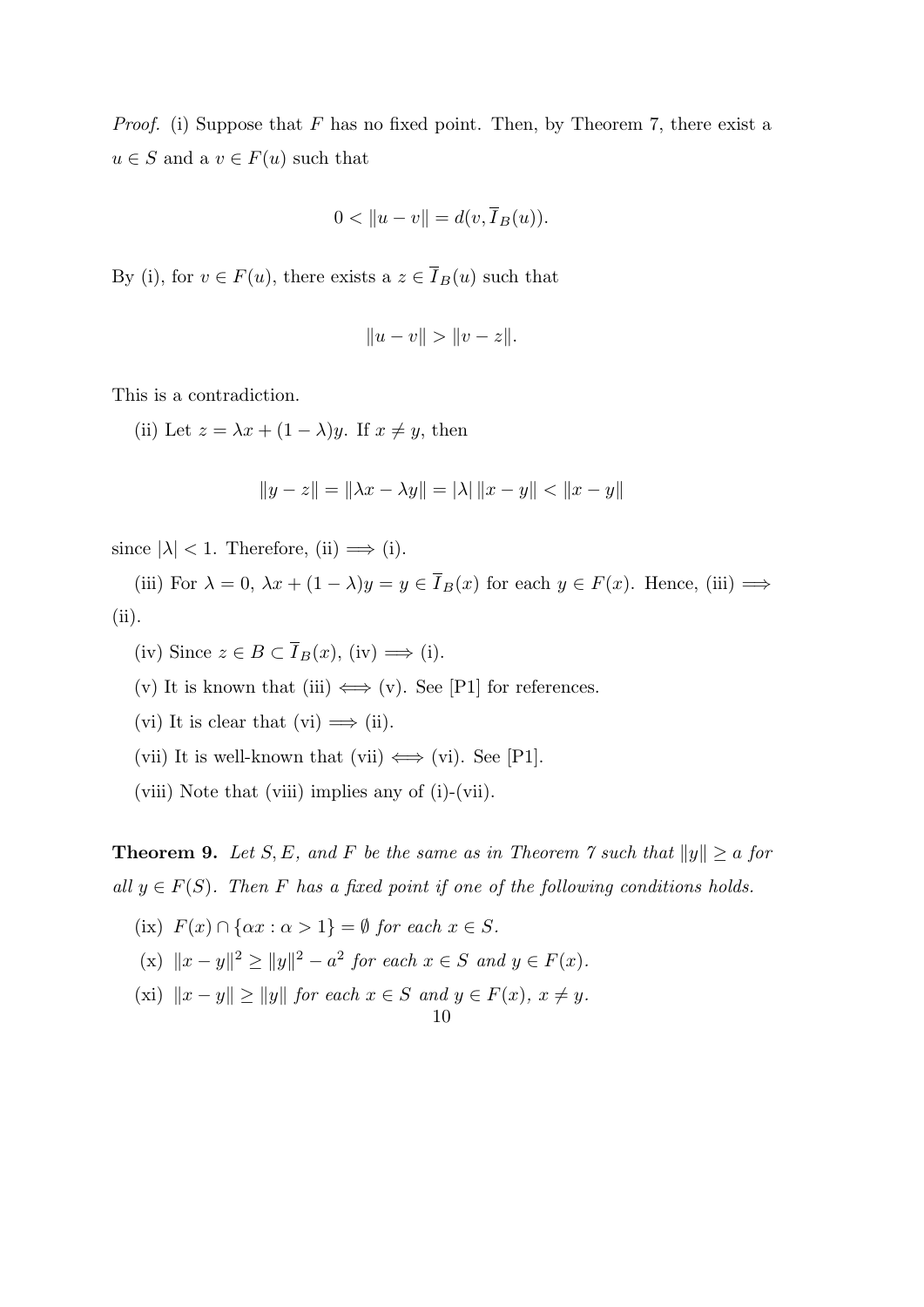*Proof.* (ix) Let  $r : E\backslash \text{Int } B \to S$  be the radial projection. Then  $rF \in \mathfrak{A}_{c}^{\kappa}(S, S)$  is a compact map. From Theorem 6,  $rF$  has a fixed point  $u \in S$ ; that is, there exists a  $u \in S$  such that  $u \in rF(u)$ . Hence  $u = r(w)$  for some  $w \in F(u)$ . Then

$$
u = r(w) = \frac{a}{\|w\|} w
$$
 and  $w = \frac{\|w\|}{a} u \in F(u)$ .

By (ix), we have  $||w||/a \leq 1$  and hence  $||w|| \leq a$ . On the other hand, since  $||y|| \geq a$ for all  $y \in F(S)$ , we have  $||w|| = a$ , whence  $u = w$  is a fixed point of *F*.

(x) If  $y = \alpha x$  in  $||x - y||^2 \ge ||y||^2 - a^2$ , then  $\alpha \le 1$ . Therefore, (x) implies (ix).

(xi) Clearly (xi)  $\implies$  (x) and (xi)  $\implies$  (iv) with  $z = 0$ .

*Remarks.* 1. Single-valued versions of Theorems 8 and 9 for a Banach space and condensing maps are given in [Li2, P7].

2. It is open that whether Theorems 5-9 hold or not for condensing maps *F* in A *κ c* .

#### **REFERENCES**

- [BD] H. Ben-El-Mechaiekh and P. Deguire, *Approachability and fixed points for non-convex set-valued maps*, J. Math. Anal. Appl. **170** (1992), 477–500.
- [BI] H. Ben-El-Mechaiekh and A. Idzik, *A Leray-Schauder type theorem for approximable maps*, Proc. Amer. Math. Soc. **122** (1994), 105–109.
- [BK] G. D. Birkhoff and O. D. Kellogg, *Invariant points in function space*, Trans. Amer. Math. Soc. **23** (1922), 96–115.
- [B] F.F. Bonsall, *Lectures on Some Fixed-Point Theorems of Functional Analysis*, Tata Institute, Bombay, 1962.
- [CY] W.-Y. Chen and Q.-Y. Yu, *A note about essentiality and inessentiality of compact fields*, Nonlinear Anal. TMA **8** (1984), 221–226.
- [CI] A. Cornea et I. Ichim, *Sur l'existence des valeurs propres pour les applications compactes*, Rev. Roum. Math. Pures et Appl. **22** (1977), 599–606.
- [D] J. Dugundji, *An extension of Tietze's theorem*, Pacific J. Math. **1** (1951), 353–367.
- [DG] J. Dugundji and A. Granas, *Fixed Point Theory*, PWN, Warszawa, 1982.
- [Dz] Z. Dzedzej, *Fixed point index theory for a class of nonacyclic multivalued maps*, Dissertationes Math. **253** (1985), 53pp.
- [FoM] G. Fournier and M. Martelli, *Eigenvectors for nonlinear maps*, Top. Meth. Nonlin. Anal. **2** (1993), 203–224.
- [FuM] M. Furi and M. Martelli, *A degree for a class of acyclic-valued vector fields in Banach spaces*, Ann. Scuola Norm. Sup. Pisa (4) **1** (1974), 301–310 (1975).
- [GGJ] K. Gęba, A. Granas and A. Jankowski, *Some theorems on the sweeping in Banach spaces*, Bull. Acad. Polon. Sci. **7** (1959), 539–544.

11